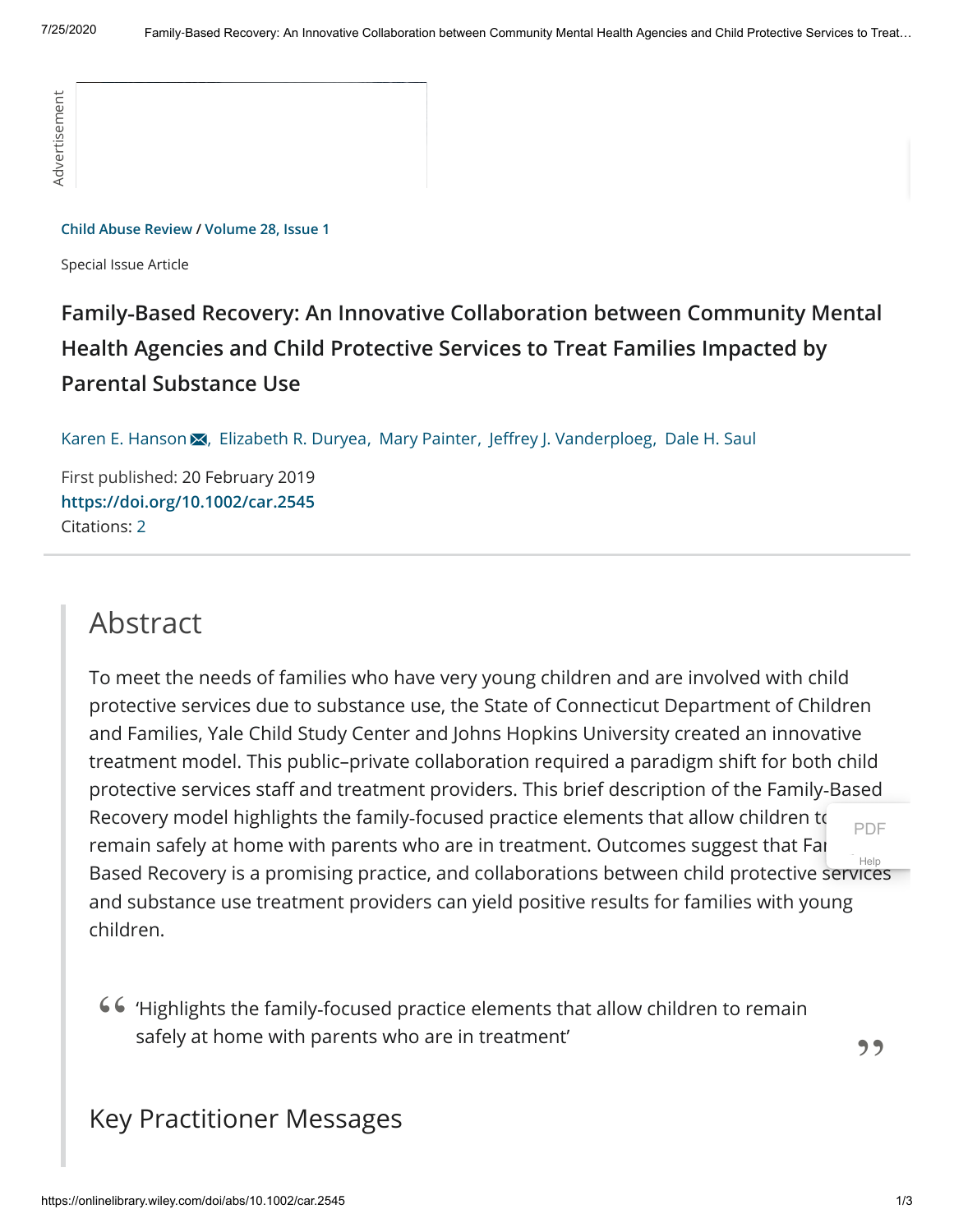Strong collaboration between child protective services and treatment providers can mitigate the risk of out‐of‐home placement for children impacted by parental substance use.

In‐home treatment that provides concurrent psychotherapy, substance use treatment and parent–child dyadic therapy is an important part of the service array for families involved with child protective services.

### <span id="page-1-0"></span>**Citing Literature**

#### **Number of times cited according to CrossRef:** 2

Peter Sidebotham, Challenging Belief Systems and Professional Perspectives to Protect Children from Harm, Child Abuse Review, 10.1002/car.2552, **28**, 1, (5-10), (2019). [Wiley Online Library](https://onlinelibrary.wiley.com/doi/10.1002/car.2552)

Emily A. Bosk, Ruth Paris, Karen E. Hanson, Debra Ruisard, Nancy E. Suchman, Innovations in child welfare interventions for caregivers with substance use disorders and their children, Children and Youth Services Review, 10.1016/j.childyouth.2019.03.040, (2019). [Crossref](https://doi.org/10.1016/j.childyouth.2019.03.040)

## About Wiley Online Library

**[Privacy Policy](https://www.wiley.com/privacy) [Terms of Use](https://onlinelibrary.wiley.com/terms-and-conditions) [Cookies](https://onlinelibrary.wiley.com/cookies) [Accessibility](https://onlinelibrary.wiley.com/accessibility)**

Help & Support

**[Contact Us](https://hub.wiley.com/community/support/onlinelibrary)**

Opportunities

**[Subscription Agents](https://onlinelibrary.wiley.com/agents) [Advertisers & Corporate Partners](https://onlinelibrary.wiley.com/advertisers)**

Connect with Wiley